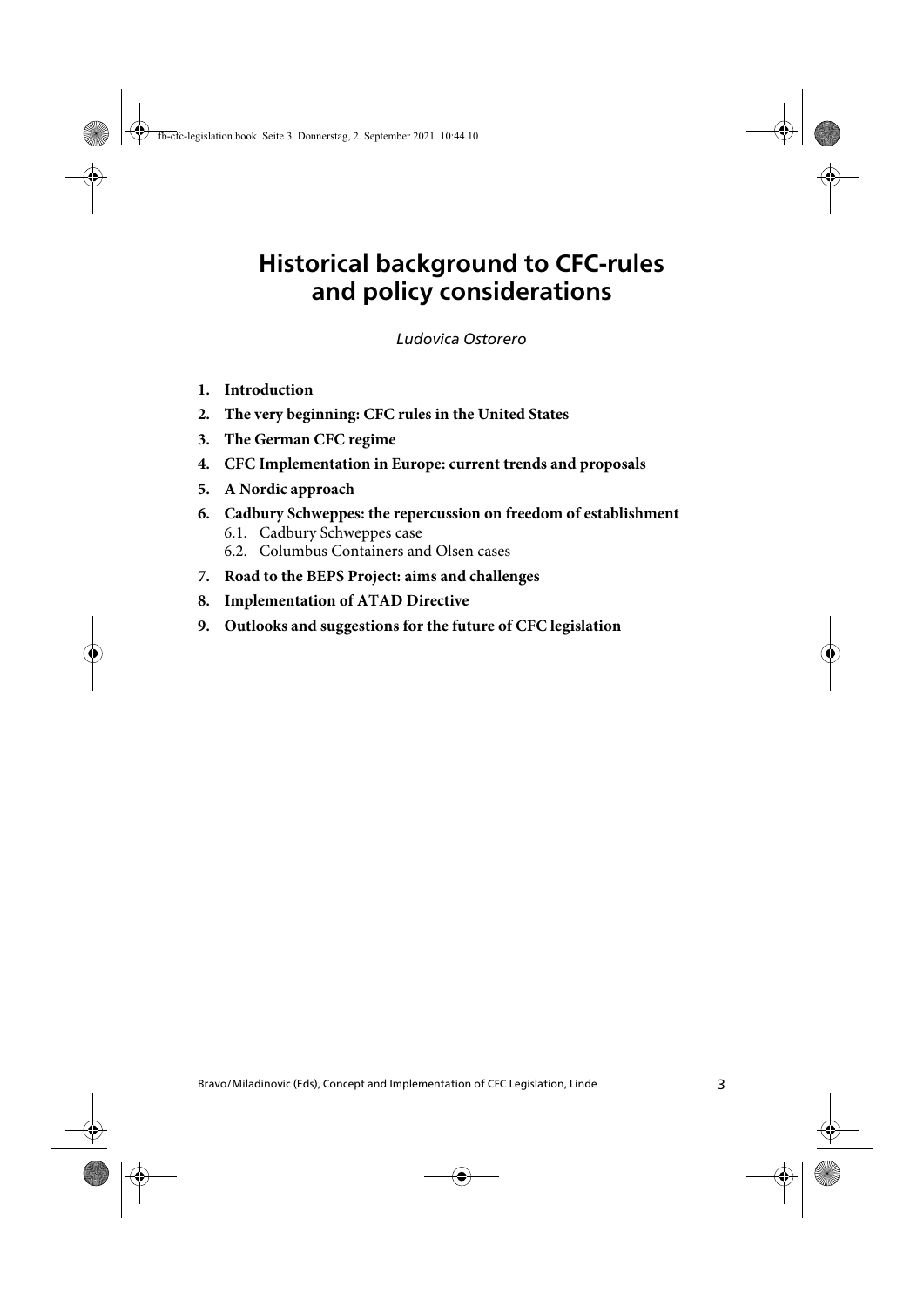## **1. Introduction**

Controlled Foreign Companies (hereafter CFC) are common rules among EU Member States and OECD countries that have been adopted since the late 1960s in order to counteract the practice of corporations setting up companies in low tax jurisdictions.

The history of CFCs, although it can be considered quite short since its first introduction in the United States, has rapidly evolved in the past decade due to the implementation of BEPS<sup>1</sup> in 2015 and, more recently, with the introduction of the ATAD Directive<sup>2</sup> by the EU. The following chapter aims to briefly analyse the history of the CFC rules and the policy considerations behind the introduction of such rules.

While approaching the topic of controlled foreign companies and the reason why so many countries have, sooner or later, introduced CFC regulations is the definition and meaning behind the term 'deferral' that has been continuously used since 1913 in relation to tax matters. According to the Merriam-Webster vocabulary,<sup>3</sup> it is the act of delaying or deferring something; in tax, more specifically, deferral means the postponement of taxation to a later time.

According to international law and, more specifically, treaty law, income may be taxable under the laws of a country based on a link or 'nexus between that Country and the income or activities that generated the income<sup>4</sup> meaning that a country has the right to tax income generated within its territory (source taxation). On the other hand, a country 'may also impose tax on income because of a nexus between the country and the person earning the income<sup>25</sup> meaning that it has the right to tax income generated by its residents regardless of where the income is produced (residence taxation).6

Taxation of income at an international level is deemed to be based on simple principles:

 countries have a right to tax based on the source of income and on the basis of residence of the taxpayer;

<sup>1</sup> OECD (2015), Designing Effective Controlled Foreign Company Rules, Action 3 – 2015 Final Report, OECD/G20 Base Erosion and Profit Shifting Project, OECD Publishing, Paris, https://doi.org/ 10.1787/9789264241152-en.

<sup>2</sup> Council Directive (EU) 2016/1164 of 12 July 2016 laying down rules against tax avoidance practices that directly affect the functioning of the internal market, OJ L 193, 19.7.2016, p. 1–14.

<sup>3</sup> Merriam-Webster vocabulary, online edition https://www.merriam-webster.com/thesaurus/deferral, check on print edition or other English vocabularies.

<sup>4</sup> Brian J. Arnold, International Tax Primer, Wolters Kluwer, 3rd edition, 2016.

<sup>5</sup> Ibid.

<sup>6</sup> Based on the residence jurisdiction, persons are generally taxed on their worldwide income without reference to the source of such income. See also Brian J. Arnold, International Tax Primer, Wolters Kluwer, 3rd edition, 2016.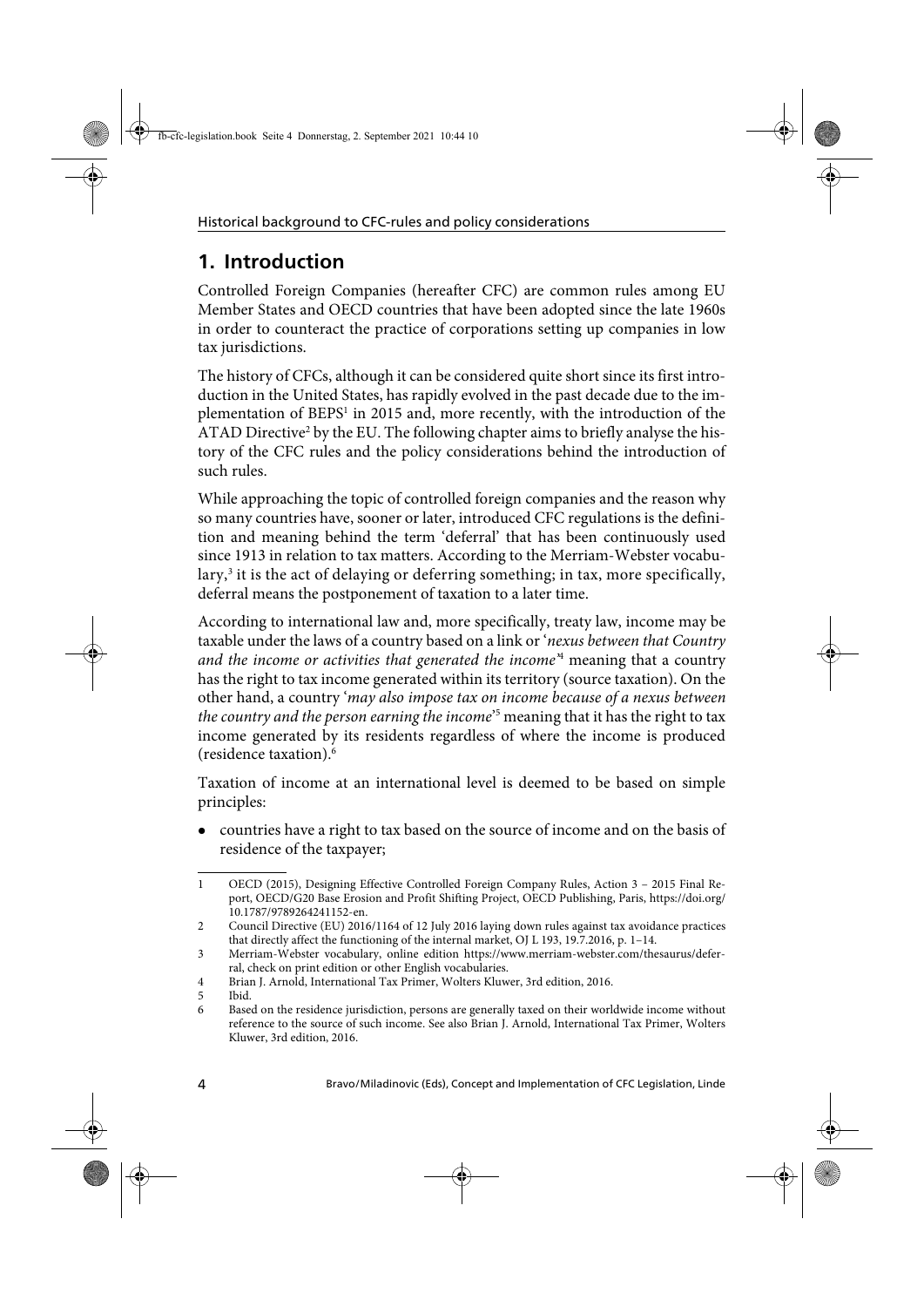- the source state has the first right to tax; and
- the residence state has the right to tax the worldwide income while granting relief for income already subject to taxation in the source country.<sup>7</sup>

Based on the allocation rules laid down among countries in their respective double tax treaties, the approach chosen is that the residence state may have an unlimited right to tax while the source state may have a limited tax liability. This approach is the one chosen by the OECD in its model tax convention (OECD MTC) which has served as the basis for the majority of the existing double tax treaties among OECD members. The consequence of such an approach is that source state, based on the relevant allocation rule as provided in the tax treaty, may have the first right to tax.

According to Article 7<sup>8</sup> of the OECD MTC, each entity is therefore taxed in its state of residence. In order to avoid such taxation, companies resident in high tax jurisdictions have started to set up CFCs in low tax jurisdictions and move the passive income there and retain the profits generated. The subsidiaries would have eventually distributed the profits generated in such low taxed countries in the form of a dividend to the parent company. In such cases, taxes can be postponed or deferred until the income is either distributed as a dividend or the resident taxpayers sell the foreign subsidiary's shares.<sup>9</sup>

Given that, over the years, domestic corporations have formed foreign corporations with the aim of avoiding or deferring taxation, countries have started to introduce CFC legislation in their domestic tax law to both tackle tax avoidance schemes and protect their domestic tax revenues. With no CFC rules, taxpayers will be free to establish companies with no economic substance in low tax jurisdictions with the sole purpose of transferring profits.<sup>10</sup>

The policy objectives behind the introduction of CFC rules differ among the states that have enacted such legislation. However, fundamentally, CFC legislation is typically seen as an instrument to guard against the unjustifiable erosion of the domestic tax base by the export of investments to non-resident corporations.11 Many states have implemented CFC legislation throughout the years, but not all regimes are the same. The different rules and the reason behind them have been partially explained by the fact that some states mainly follow a doctrine of

<sup>7</sup> Arnold, evolution on CFC, December 2019.

<sup>8</sup> Article 7, OECD Model Tax Convention on Income and on Capital, 2017.

<sup>9</sup> Revuen Avi-Yonah and Oz Halabi, "US Subpart F legislative proposals: a comparative perspective" 2012, Law & Economics Working Papers 69. https://repository.law.umich.edu/law\_econ\_current/69.

<sup>10</sup> Renata Fontana The Uncertain Future of CFC Regimes in the Member States of the European Union – Part 1, European Taxation, 2006 IBFD.

<sup>11</sup> Peter K. Schmidt, Taxation of Controlled Foreign Companies in Context of the OECD/G20 Project on Base Erosion and Profit Shifting as well as the EU Proposal for the Anti-Tax Avoidance Directive – an Intermin Nordic Assessment.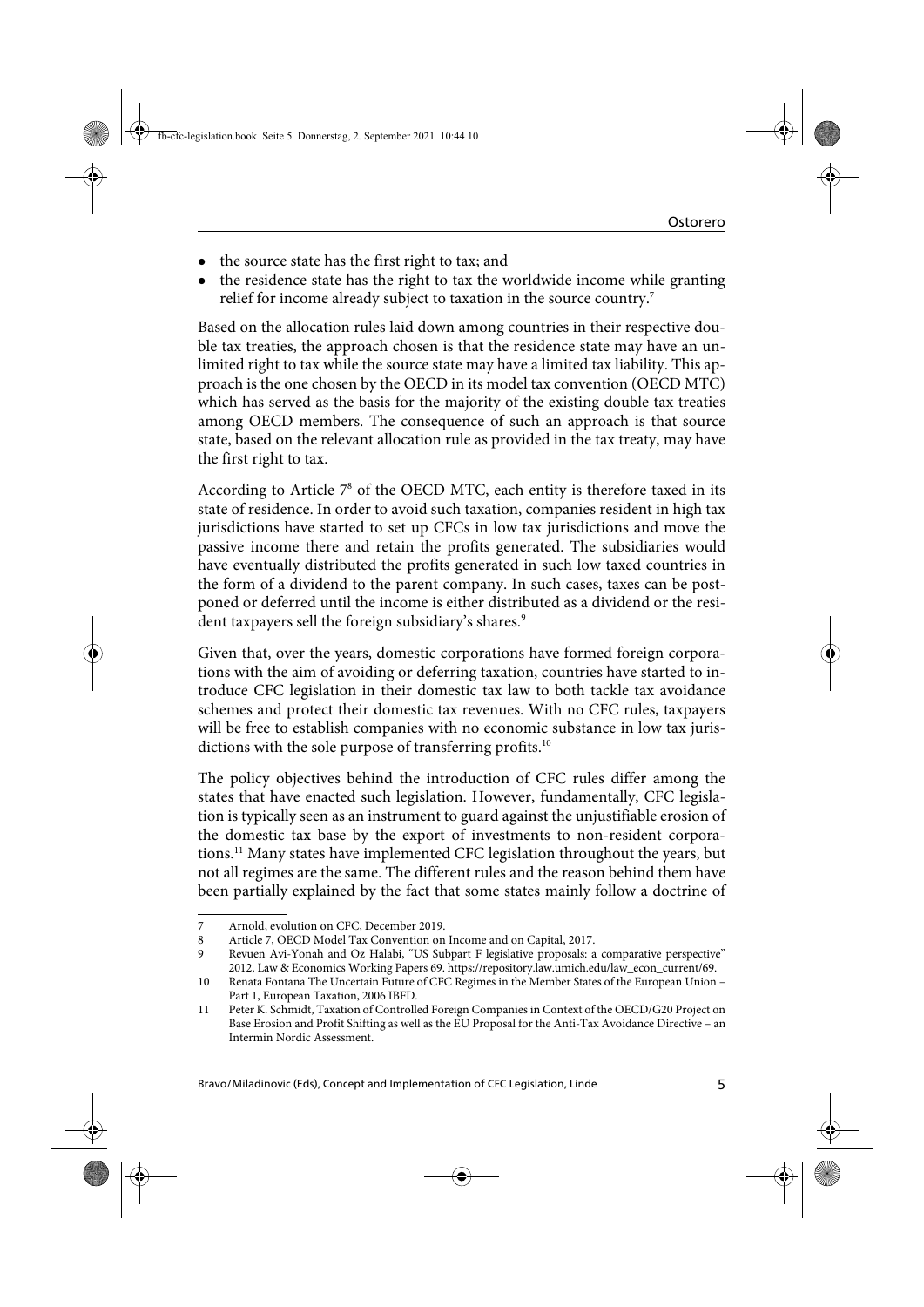capital export neutrality whereas others follow a doctrine of capital import neutrality.<sup>12</sup>

Capital export neutrality (CEN) is achieved when countries tax their residents on their worldwide income, including income earned by their foreign subsidiaries, while capital import neutrality is achieved when 'taxpayers doing business in a country should be subject to the same tax burden irrespective of where they are resident<sup>'.13</sup> Jurisdictions taxing on a worldwide basis are indeed following the CEN principle while countries that do not impose tax on foreign source income earned by foreign corporations controlled by residents are consistent with the capital import neutrality (CIN) principle. The balance between the aims of these two principles, between taxing foreign income and maintaining competitiveness without causing distortions in a world with no harmonized tax rates, has affected how states have designed their CFC rules. However, a clear and definitive adoption of those two principles has never been achieved, and countries usually adopt some variations.<sup>14</sup>

## **2. The very beginning: CFC rules in the United States**

It has now become common knowledge, at least common among those approaching and studying CFCs rules, that the starting point is, indeed, the United States. They were the first country ever to introduce such legislation in the 1960s, and such legislation have paved the way and became the role model for CFC rules applied worldwide. The implementation of CFC regulations in the United States has been a long process that first started in the late 1930s, leading up to the introduction in 1962 of the first anti-deferral rule.<sup>15</sup> This was followed up by amendments over the past 50 years to the current reforms and proposals and also due to the introduction of OECD BEPS Project,<sup>16</sup> the Tax Cuts and Jobs Act (TCJA),<sup>17</sup> and the Global Intangible Low-Taxed Income (GILTI).<sup>18</sup>

From a historical point of view, before the implementation of the Revenue Act of 1913,<sup>19</sup> starting from the first revenue acts after the Civil War, there was no separation from a corporation and its owner and, generally, the principle of worldwide taxa-

<sup>12</sup> Peter K. Schmidt, Taxation of Controlled Foreign Companies in Context of the OECD/G20 Project on Base Erosion and Profit Shifting as well as the EU Proposal for the Anti-Tax Avoidance Directive – an Intermin Nordic Assessment.

<sup>13</sup> Brian J. Arnold, International Tax Primer, Worlters Kluwer, 3rd edition, 2016.

<sup>14</sup> Ibid.

<sup>15</sup> Revenue Act of 1962, Public Law 87-334, October 16, 1962, Section 12.

<sup>16</sup> OECD (2013) Base Erosion Profit Shifting, OECD Publishing, https://doi.org/10.1787/23132612.

<sup>17</sup> Tax Cut and Jobs Act TCJA, Public Law no. 115-2017, 115<sup>th</sup> US Congress Public Law 97, 22/12/2017.<br>18 Global Intangible Low-Tax Income. GILTI. US Treasury Department n. 9866. section 951A.

<sup>18</sup> Global Intangible Low-Tax Income, GILTI, US Treasury Department n. 9866, section 951A.

Revenue Act 1913, An Act to reduce tariff duties and to provide revenue for the Government, 38 Stat.114 Public Law 63-16.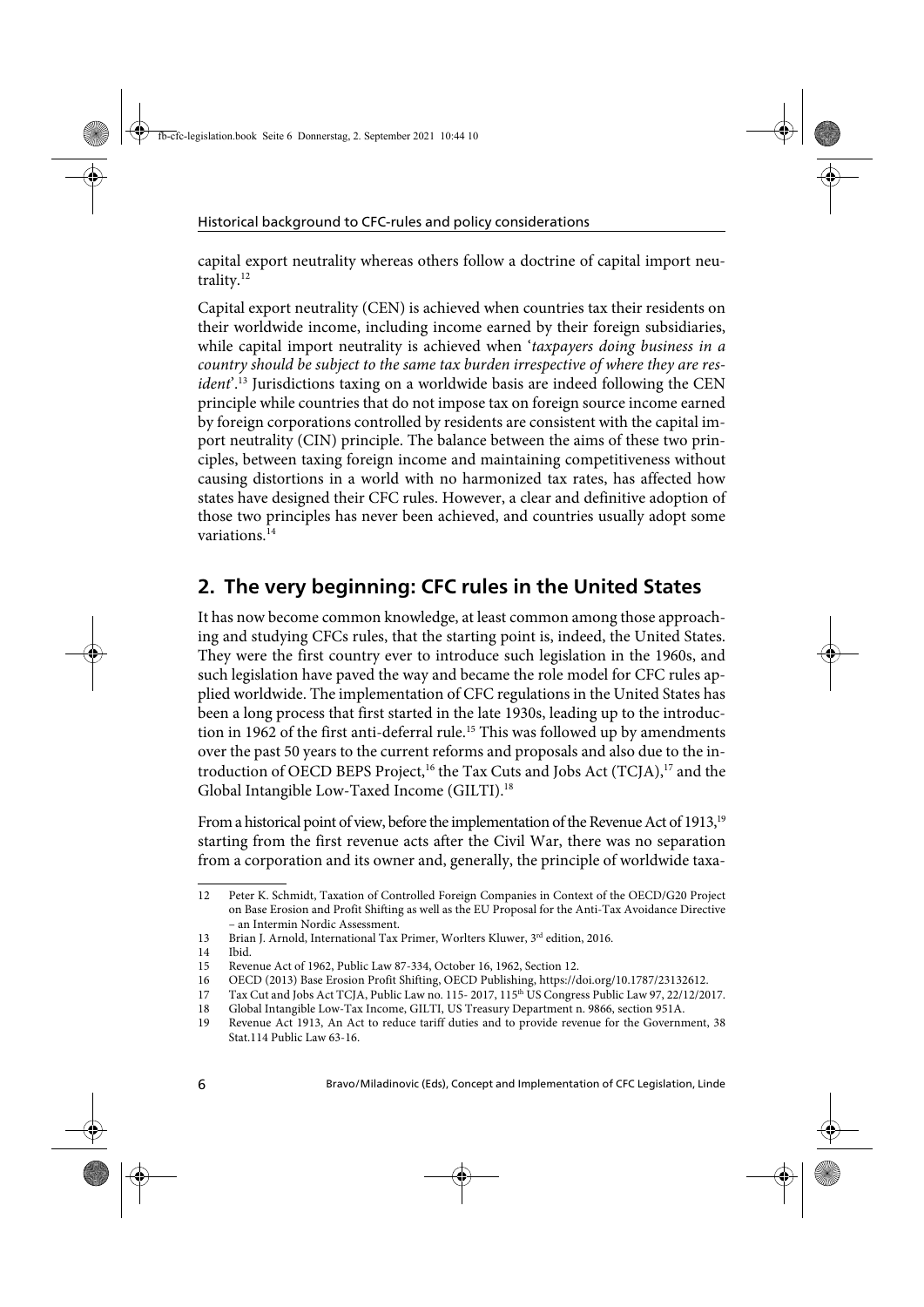tion was not applied.<sup>20</sup> Thus, with the Revenue Act of  $1913$ ,<sup>21</sup> corporations have been formally treated as separate entities from their shareholders unless these corporations were 'created or organized, formed or fraudulently availed of for the purpose of preventing the imposition of the graduated surtax on individuals'. 22 If so, shareholders of such corporations were required to include in their income the corporation's gains and profits whether or not they were distributed.<sup>23</sup>

Other revenue acts followed after the 1913 act and, in 1934, the Revenue Act<sup>24</sup> introduced one of the first anti-avoidance and postponement measures specifically to tackle the practice of US taxpayers forming a corporation 'and exchange for its stock his personal holding in stock, bonds or other income-producing property' 25; therefore, with such an exchange that was defined by congress as an 'incorporated pocketbook',<sup>26</sup> the income generated at the level of the corporation, unless later distributed, was not taxed at the level of the shareholders. In order to tackle this scheme, the Revenue Act of 1934 introduced an additional tax on undistributed profits of all corporations that fell under the definition of a 'personal holding company'.27

By 1937, tax avoidance schemes were put in place, one example being the scheme of 'foreign personal holding companies' established in tax havens to avoid taxation. On a request addressed to the congress by President Roosevelt,<sup>28</sup> a proposal was made to include the non-distributed income of such corporations into the gross income of their shareholders.

As stated by the joint committee<sup>29</sup> that proposed such a measure, the introduction of such legislation would definitely have not solved tax avoidance problems for the future.30 Following the expansion of US investments in Europe and international markets after the end of World War II, by the 1950s, the increase of incorporation

<sup>20</sup> The Deferral of Income Earned Though U.S. Controlled Foreign Corporations, A Policy Study, Office of Tax Policy, Department of the Treasury, December 2000.

<sup>21</sup> Revenue Act 1913, An Act to reduce tariff duties and to provide revenue for the Government, 38 Stat.114 Public Law 63-16.

<sup>22</sup> The Deferral of Income Earned Through U.S. Controlled Foreign Corporations, A Policy Study, Office of Tax Policy, Department of the Treasury, pg.105 – December 2000.

<sup>23</sup> Ibid.

<sup>24</sup> Revenue Act 1934, An Act to provide revenue, equalize taxation, and for other purposes,  $73<sup>rd</sup>$  Congress, Session II, 24 May 1934.

<sup>25</sup> The Deferral of Income Earned Though U.S. Controlled Foreign Corporations, A Policy Study, Office of Tax Policy, Department of the Treasury, pg.107, December 2000.

<sup>26</sup> Also Prof. Avi Yonah, Back to the Future? The Potential Revival of Territoriality, Bulletin for International Taxation, October 2008.

<sup>27</sup> The Deferral of Income Earned Though U.S. Controlled Foreign Corporations, A Policy Study, Office of Tax Policy, Department of the Treasury, pg.107, December 2000.

<sup>28</sup> The Deferral of Income Earned Though U.S. Controlled Foreign Corporations, A Policy Study, Office of Tax Policy, Department of the Treasury, December 2000.

<sup>29</sup> Ibid. with particular reference to the Joint committee intervention and letter of 1937, pg 7.

<sup>30</sup> Ibid.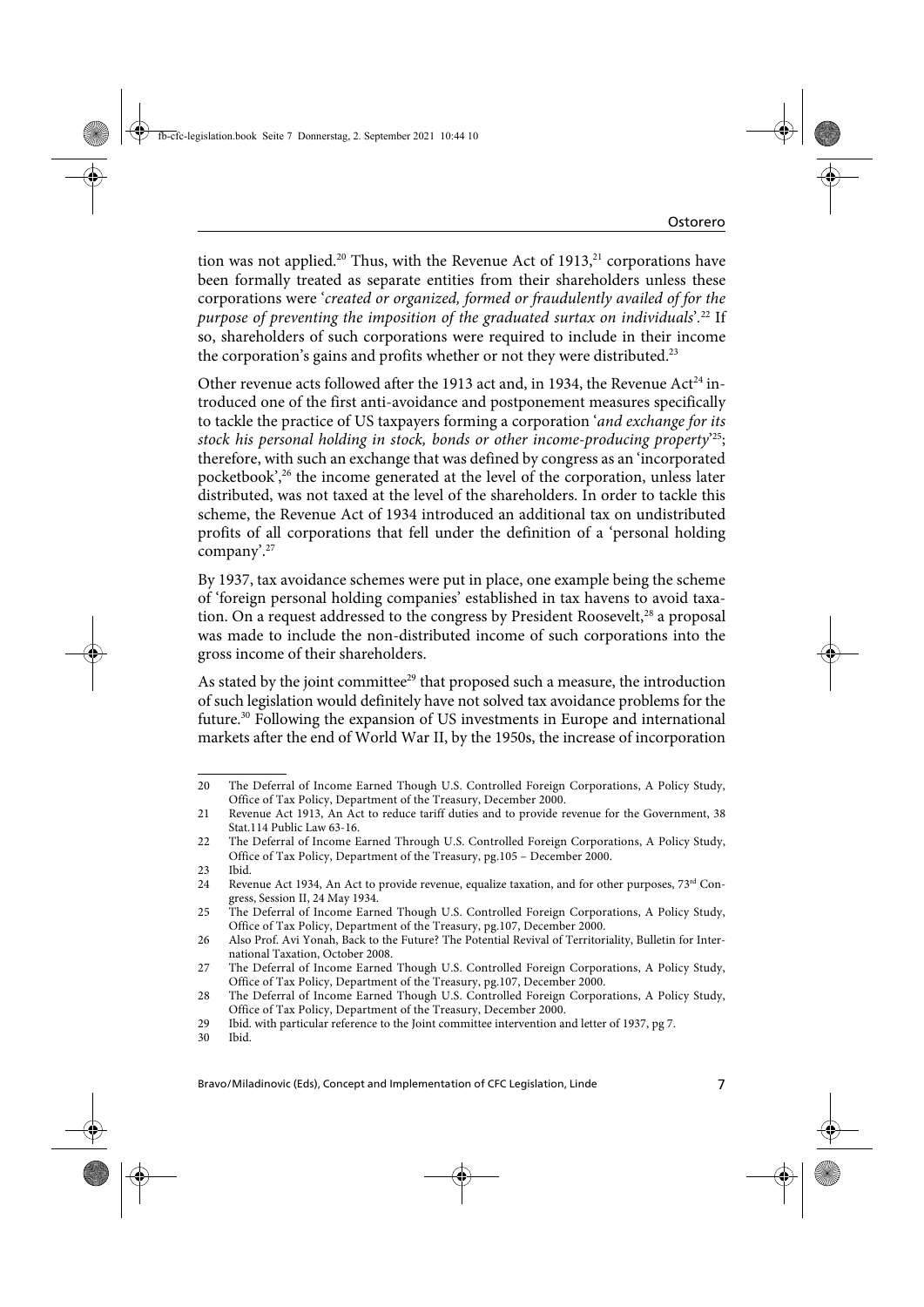of foreign subsidiaries, deferral schemes, and tax advantages related to investments in either low-tax countries or tax havens rose again. As stressed by President Kennedy in his 1961 message to the congress the 'outflow of capital from the United States into investment companies created abroad whose principal justification lies in the tax benefits which their method of operation produces'.<sup>31</sup> The Kennedy Administration then proposed a complete elimination of deferral by including the income of the foreign corporation at the level of the US shareholder. However, this proposal was not accepted by the congress due to concerns over CEN reasons.<sup>32</sup> At that time, congress assumed that most of active income earned outside the United States would have been taxed in countries with similar tax rates as those applicable by the United States so the CEN principle would not have been violated.<sup>33</sup> While one of the main concerns over the introduction of Subpart F was the relationship between capital export neutrality as proposed by the Kennedy Administration and capital import neutrality as supported by congress, many reasons were and still are the core policies to CFC legislation in the United States.

In 1962, although some concerns of President Kennedy were not included and therefore resulted in a 'political compromise',<sup>34</sup> CFC rules were finally introduced in the Internal Revenue Code<sup>35</sup> as Subpart F, requiring US shareholders to include in their gross income the pro-rata share of the passive income of the CFC and excluding the active income of the CFC.

As stated by the US Department of the Treasury,<sup>36</sup> the enactment of Subpart F rules was the result of five main reasons:

- i. preventing tax haven abuse;
- ii. taxing passive income in a timely manner regardless that such income was earned through a tax haven or not;
- iii. promoting equity among US taxpayers through the concept of tax neutrality or efficiency;
- iv. promoting economic efficiency; and
- iv. competitiveness of US owned foreign corporations with the aim of stimulating investments abroad.

<sup>31</sup> President Kennedy, H.R. Rep. No. 1447, 87<sup>th</sup> Cong., 2<sup>nd</sup> session 1962.

<sup>32</sup> R.E. Krever, Chapter 1: Controlled Foreign Company Legislation: General Report in Controlled Foreign Company Legislation (G.W. Kofler et al. eds., IBFD 2020), Books IBFD.

<sup>33</sup> Prof. Reuven S. Avi-Yonah, the U.S. Treasury's Subpart F report: plus ca change, plus c'est la meme chose?, IBFD 2001.

<sup>34</sup> Yarif Brauner & C.A. Davis, Chapter 42: Controlled Foreign Company Legislation in the United States, in Controlled Foreign Company Legislation (G.W. Koflere et al. eds., IBFD 2020), Books IBFD.

<sup>35</sup> Revenue Act 1962, An Act to amend the Revenue Act of 1954 to provide a credit for investment in certain depreciable property, to eliminate certain deficits and inequities and for other purposes,  $87<sup>th</sup>$ Congress, May 11 and 12 1962.

<sup>36</sup> The Deferral of Income Earned Though U.S. Controlled Foreign Corporations, A Policy Study, Office of Tax Policy, Department of the Treasury, chapter 2, December 2000.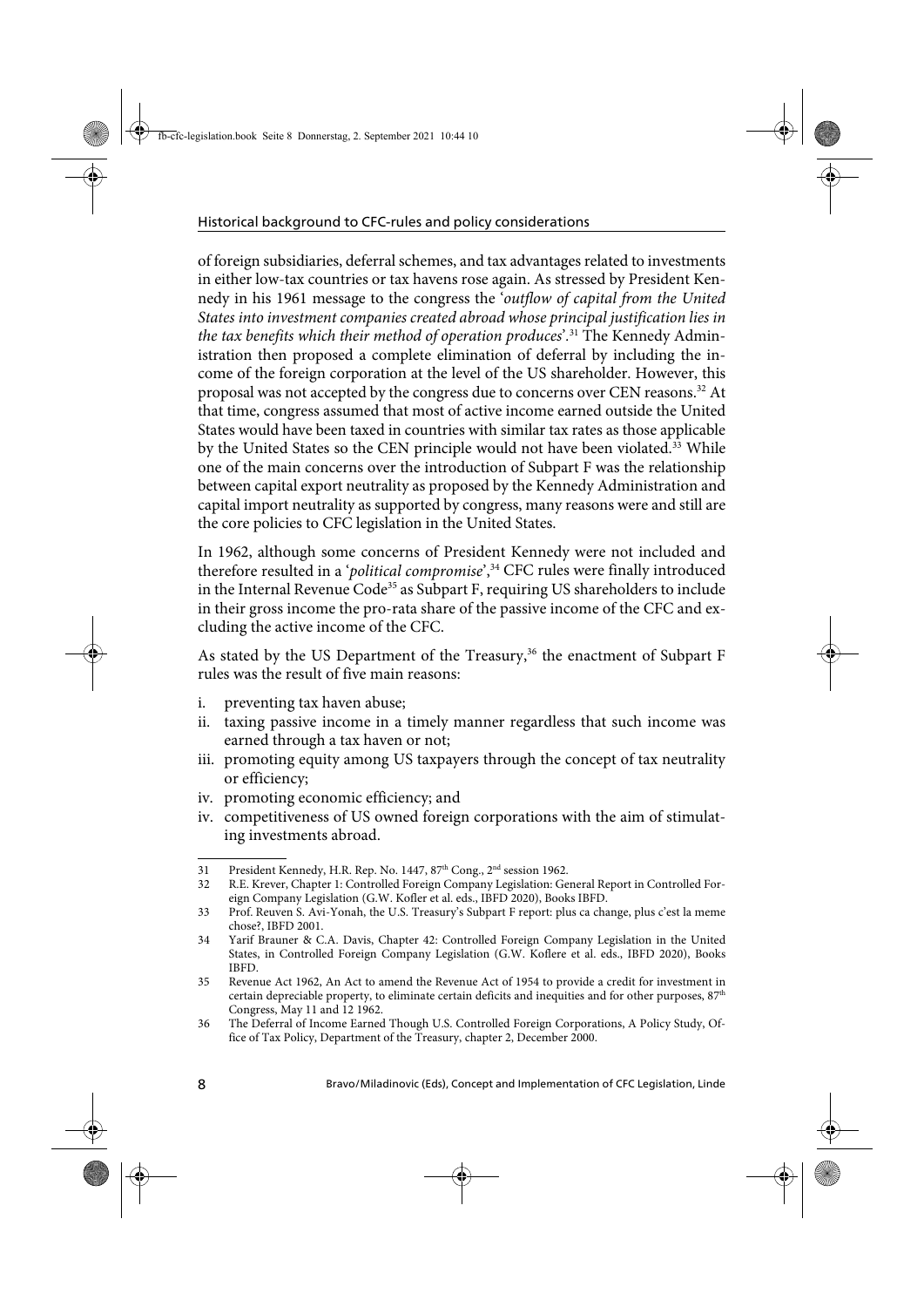Through the years, some authors have suggested the total repeal of Subpart F rules based on the assumption that the CEN should be followed rigorously, and the deferral mechanism was unnecessary and should be repealed. Others have suggested a more limited restructuring such as treating all European Union countries as one state for Subpart F purposes.<sup>37</sup>

Although some changes were made throughout the years, Subpart F and its scope remains intact. Both in 1976 and in 1986, the income categories of Subpart F were broadened,<sup>38</sup> and other anti-deferral rules have been enacted, most particularly, the Passive Foreign Investment Company (hereafter PFIC) regime in 1986.39 The latter regime has been specifically designed to target portfolio investments made by US individuals in foreign corporations with the purpose of minimizing US tax liability.

As the years went by, different studies have shown<sup>40</sup> that the use of complex foreign corporation's structures was a common practice to keep US multinational profits abroad. Hence, with the enactment of the TCJA, new provisions were introduced such as the Foreign Derived Intangible Income (FDII), Base Erosion and Anti-Abuse Tax (BEAT), and the GILTI.

Before the introduction of the TCJA, it has been estimated that US multinationals held USD 2.6 trillion of foreign earnings outside the United States.<sup>41</sup> Some of the measures included in the TCJA, such as the ones mentioned above, directly aimed to reduce such a situation and encourage US MNEs to repatriate foreign investments while adding business tax incentives. One of the main consequence of TCJA is a shift from a worldwide taxation system to a partial territorial system.

The GILTI, though quite complex in calculation, can be defined as an 'estimate of the intangible income earned by a U.S. shareholder"<sup>42</sup> and provides that U.S. shareholders of "any CFC must include its GILTI in gross income for a taxable year in a manner similar to inclusions of Subpart F income".<sup>43</sup>According the GILTI provision, US companies are subject to a minimum tax of 10.5% on income

<sup>37</sup> Paul R. McDaniel, James R. Repetti, Diane M.Ring, Introduction to United States International Taxation, sixth edition, Wolters Kluwer Law&Business, 2014.

<sup>38</sup> Yarif Brauner & C.A. Davis, Chapter 42: Controlled Foreign Company Legislation in the United States, in Controlled Foreign Company Legislation (G.W. Koflere et al. eds., IBFD 2020), Books IBFD.

<sup>39</sup> Tax Reform Act of 1986, Public Law n.99-514, 99<sup>th</sup> U.S. Congress, October 22, 1986, Section 1235.

<sup>40</sup> Sebastian Duenas, CFC Rules Around the World, Fiscal Fact, Tax Foundation, no.659, June 2019, with particular reference to pages 18–19.

<sup>41</sup> Sebastian Duenas, CFC rules around the world, Tax Foundation, Fiscal Fact no.659, June 2019.

<sup>42</sup> Yarif Brauner & C.A. Davis, Chapter 42: Controlled Foreign Company Legislation in the United States, in Controlled Foreign Company Legislation (G.W. Koflere et al. eds., IBFD 2020), Books IBFD.

<sup>43</sup> Yarif Brauner & C.A. Davis, Chapter 42: Controlled Foreign Company Legislation in the United States, in Controlled Foreign Company Legislation (G.W. Koflere et al. eds., IBFD 2020), Books IBFD.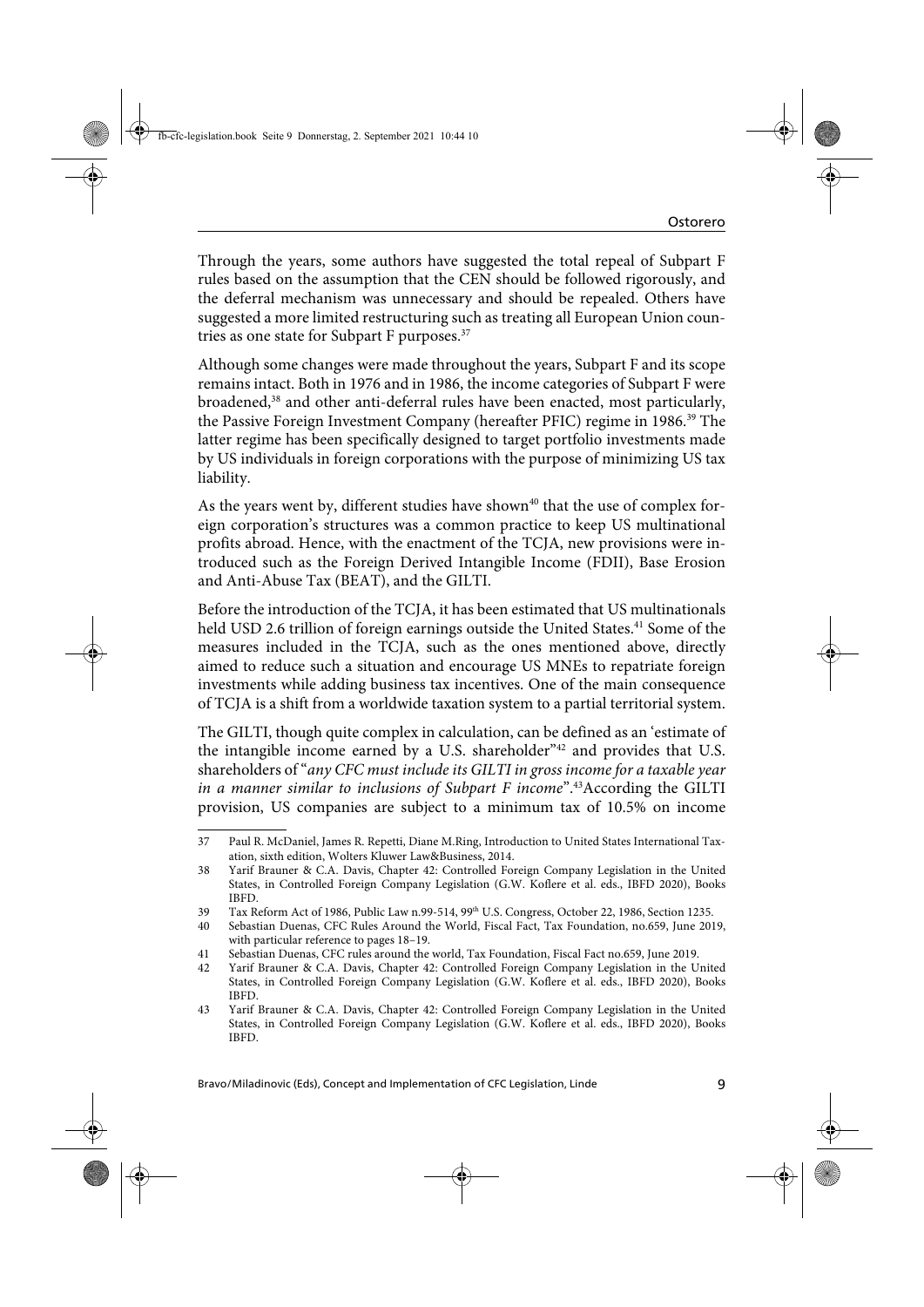earned by CFC from a notional return of 10% on all intangible assets, like patents, trademarks and copyrights.<sup>44</sup>

The GILTI has been described by congress as 'the all-American adaptation of international anti-avoidance standards intended to dissuade MNEs from the pernicious practice of sheltering profits in low-taxed jurisdictions'.45 The BEAT, on the other hand, targets the deduction of 'base-eroding payments made to foreign related parties<sup>46</sup> such as interest, royalties, and service payments by adding back to US companies' taxable income such payments and taxing them at a rate of 10% (12.5% after 2025).

The GILTI is an expansion of the current CFC regimes in the United States but with a broader scope since it 'applies to all CFCs with GILTI, irrespective of the country in which the CFC is resident or the amount of foreign tax it pays'.<sup>47</sup> Therefore, it is an application that is, indeed, very different from the designatedjurisdiction approach used by most countries in their CFC rules.<sup>48</sup>

The TCJA has undoubtedly brought many benefits to US corporations that invested in the US market but, indeed, it raised many questions on whether it would be compatible at an international level. First of all, the tax on the GILTI imposed on CFC earnings could be seen as unfavourable in comparison to the CFC regimes applicable to most of the major trading partners of the United States<sup>49</sup> and, secondly, it will have major effects on the international fiscal policy, particularly at an European level.<sup>50</sup>

The approach taken by the United States is quite different from that taken by the OECD; following the introduction of Action 3 of OECD/G20 BEPS<sup>51</sup> that required the adoption or the extension of CFC rules, the OECD moved forward with the proposal included in the Inclusive Framework. In particular, the proposal included in Pillar Two regarding the Global Anti-Base Erosion (GloBE) consists of two rules: an income inclusion rule and a base eroding payments rule. The main outcome is the introduction of a minimum tax rate which should be

<sup>44</sup> Brian J. Arnold, The Evolution of Controlled Foreign Corporation Rules and Beyond, Bulletin for International Taxation, December 2019.

<sup>45</sup> C. Pérez Gautrin, US Tax Cuts and Jobs Act: Part 1 – Global Intangible Low-Taxed Income (GILTI), 73 Bulletin for International Taxation. 1 (2019), Journal Articles & Opinion Pieces IBFD.

<sup>46</sup> Brian J. Arnold, The Evolution of Controlled Foreign Corporation Rules and Beyond, Bulletin for International Taxation, December 2019.

<sup>47</sup> Ibid.

<sup>48</sup> Ibid.

<sup>49</sup> Hannelore Niesten, European Union/United States Unraveling the Recent Tax Reform: a Paradigm Shift in the International and EU landscape, European taxation, October 2018, Vol.58, n.10.

<sup>50</sup> Ibid. The author also pointed out that, right after the TCJA was approved in 2017, the Finance Ministers of Germany, France, the United Kingdom, Italy, and Spain expressed their concerns about the GILTI arguing that it could discriminate against EU companies, increase the risk of double taxation, and distort international trade.

<sup>51</sup> OECD, BEPS Action 3.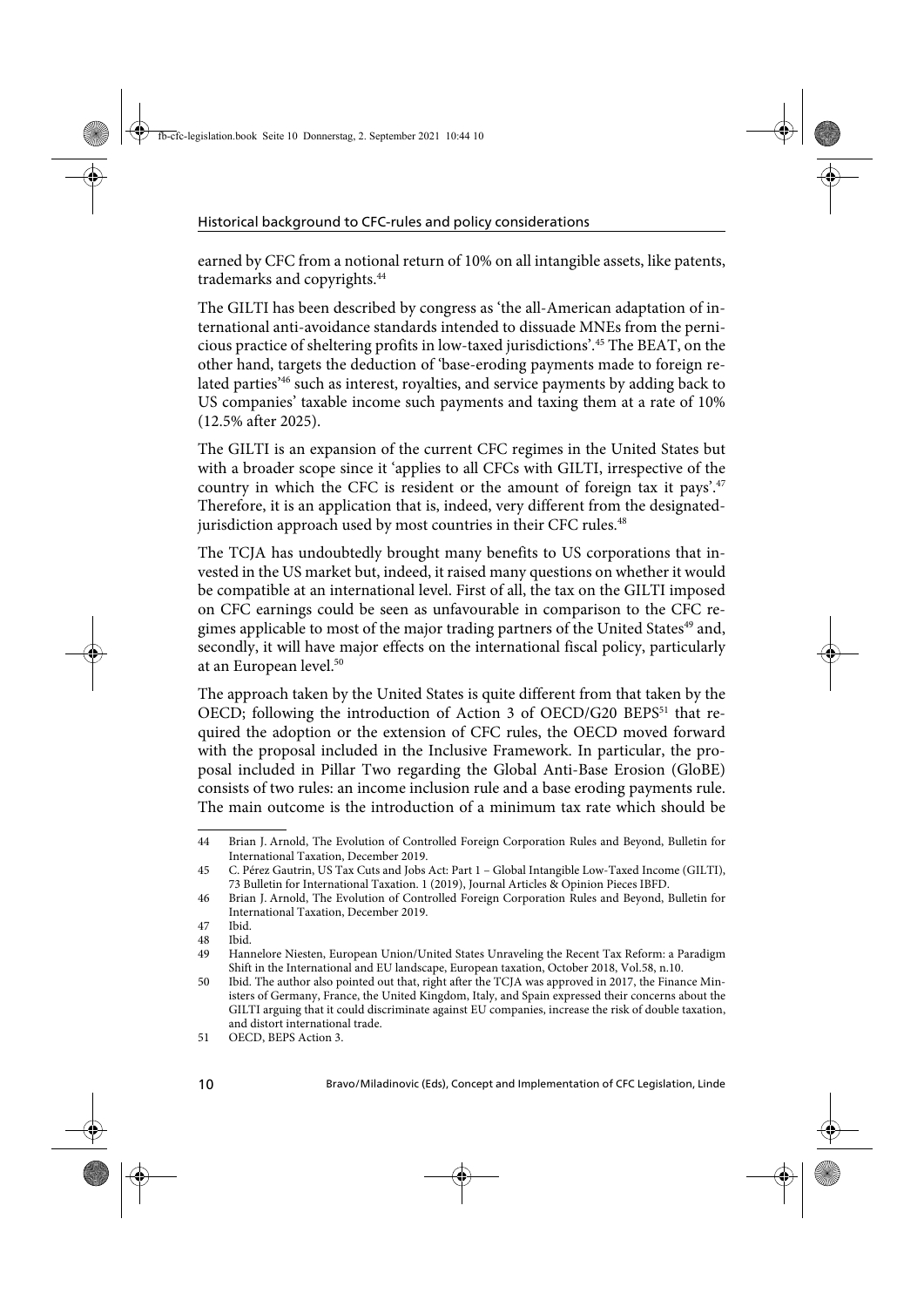uniform throughout all countries and so applicable to all MNEs therefore aiming to target the same income as the CFC rules.

However, the chances to coordinate and harmonize a proposal on a minimum tax rate are indeed scarce; regardless of the lack of coordination and criticisms on the complexity of introducing a minimum tax rate, it is highly questionable whether the introduction of a minimum tax rate could entirely replace the current CFCs rules without any sort of implications and inequalities.

It is still an open issue if CFCs rules around the world, or at least the ones applicable by the trade leaders such as the United States and the EU, can be replaced in favour of other solutions or whether the countries should simply expand the application of their current CFCs rules to all income, active and passive, in order to tackle the threat of base erosion problem.

With the recent implementation of the GILTI, the United States has taken a step forward and taken another approach and direction compared to other OECD Member States. I do, however, wonder if such an approach would ultimately produce a positive effect and whether other countries shall follow the example set forth by the United States. The GILTI regime has been highly criticized for being too complex, and I suggest that it would eventually remain restricted to the United States if not repealed at all in the coming years in favour of a more coordinated approach.

## **3. The German CFC regime**

CFC legislation was enacted in Germany in 1972, exactly eleven years after the implementation in the United States and, at that time, it was the only other country in the world and the first in Europe ever to introduce it. The rules, introduced as part of the Foreign Tax Act,<sup>52</sup> were based on US subpart F legislation and, although later revised in 1992 and 2003, only a few changes have been made to the rules while its overall system remained unchanged. (check again different opinions on this: see Rust in cfc legislation 2004)

Different from the policy reasons that led to the introduction of subpart F in the United States that were previously discussed, the policy considerations in Germany were not as clear.<sup>53</sup> Before the CFC rules were enacted, German companies were able to defer tax on profit of foreign companies until those profits were distributed and, therefore, one of the main reasons behind the introduction of CFC rules, and therefore to tackle deferral schemes, was to 'eliminate cross-border tax advantages and equate them with domestic situations'.54

<sup>52</sup> Foreign Tax Act (FTA), September 8 1972.

<sup>53</sup> J. Gerbracht, Chapter 17: Controlled Foreign Company Legislation in Germany, in Controlled Foreign Company Legislation (G.W: Kofler et al. eds., IBFD 2020), Books IBFD.

<sup>54</sup> Ibid.